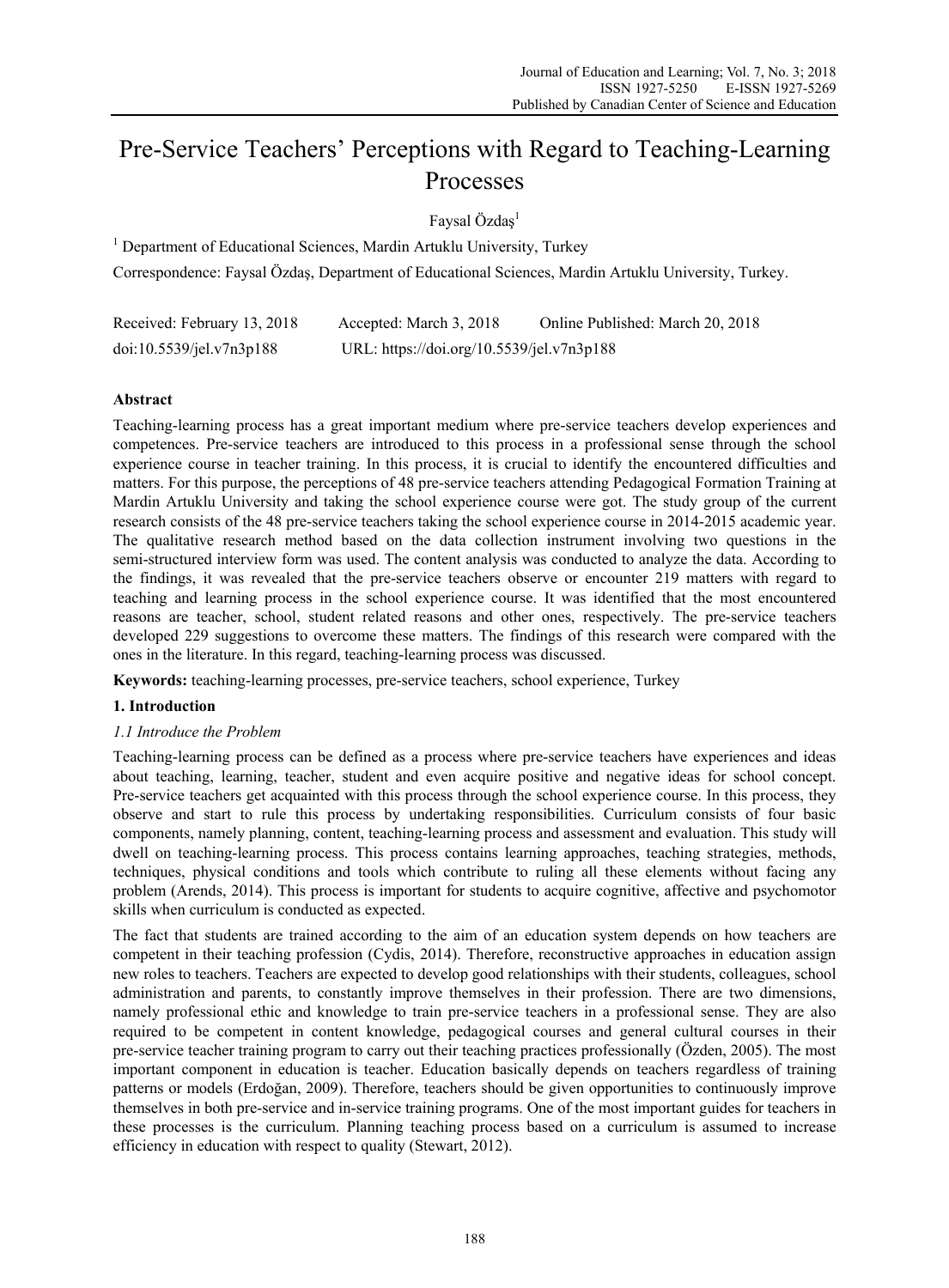The curriculum developed by the Ministry of National Education (MEB) is known to be student-centered. In a student centered approach, students actively participate in the lessons. On the other hand, teaching-learning process in a teacher-centered approach generally focuses on conveying knowledge to students and this knowledge is memorized by students to be remembered in the exact way later. Learning activities to develop thinking and problem solving skills are not much included in this process (Saban, 2014). In traditional learning systems, teaching with a group or one type of teaching is at the forefront. However, nowadays, it is known that learning is special for an individual just like his/her fingerprint special to him/her (Sakiz, 2017). It is recognized that students have different learning styles, interests and intelligences even though they are at the same age or in the same grade. On the other hand, pre-service teachers in education faculties should be closely concerned with technology-based teaching in the technological era in which we live (Angeli, 2005). It is known that those teachers who can successfully integrate technology into teaching can achieve success more easily and fast. Therefore, it is thought that it is more useful to arrange teaching practice courses at education faculties considering the integration of technology into courses (Oigara & Wallace, 2012). It is considered that teacher has a significant impact on the implementation of a student centered curriculum. To what extent teacher is familiar with the curriculum and eager to conduct it have a decisive role in implementing it successfully (Bulut, 2008). When the current curricula are evaluated, it is seen that students are at the center of the learning process. The basic aim of these curricula is to "prepare individuals for life with having responsibility, being able to think critically and highly skilled in problem solving and decision making" (MEB, 2017). Students should keep teaching-learning process by learning actively and practicing and studying with individual or groups to acquire the mentioned skills and characteristics.

Teacher qualities determine the efficiency of a teaching-learning process. Students' characteristics such as their success, selection of vocations, perspectives on life, life philosophies, respect to others, tolerance are closely related with teacher qualities (Yapıcı, 2015). Education quality is directly associated with what teachers do (Kunter et al., 2013). It is known that all components in education system are important to conduct education and training activity. However, teacher precedes the other components. Because teacher undertakes significant roles such as coordinating the components, selecting appropriate teaching methods and techniques, being successful in human relationships and motivating students. Therefore, teacher has a strategic role to realize education and training objectives (Yavuz & Karadeniz, 2009).

Teaching-learning process, in one sense, states a student's experience process (Akpınar, 2013). The experiences in the teaching-learning process should be arranged effectively to enable students to develop the expected behaviors from themselves (Woolfolk-Hoy & Weinstein, 2006). In other words, it is necessary to know how learning occurs and specify definite criteria to organize these experiences. Therefore, education can express learning experiences setting from the perspective of a student and teaching setting from the perspective of a teacher. Learning activities in accordance with the objectives in a student centered process should be planned and learning experience setting should be prepared according to this (Demirel, 2015).

### *1.2 The Purpose and Importance of the Research*

It is argued that pre-service teachers need general cultural knowledge, content knowledge and pedagogical knowledge throughout their professional teaching life. Not only theoretical knowledge but also school experience training should be included in teacher training (Özenç, 2014). In other words, pre-service teachers need to take school experience courses, thereby acquiring teaching experiences and developing positive behavior to conduct their teaching effectively. Pre-service teachers' perceptions with regard to teaching-learning process in the school experience course where the mentioned objectives are aimed to be realized, were examined in the current research and they were asked to elicit the matters they encountered in this course where they get teaching experience in real classroom environment. In this context, the purpose of the research is to identify pre-service teachers' perceptions with respect to teaching-learning process in the school experience course. Based on this purpose, the answers for the following questions were sought:

1) What are the matters the pre-service teachers observed or encountered in the school experience course?

2) What are the suggestions of the pre-service teachers for the matters the pre-service teachers observed or encountered in the school experience course?

### **2. Method**

### *2.1 Research Design*

In this study, program implementation, a type of case study, in qualitative research design was used. Program implementation case study helps understand whether the implementation complies with its purpose. This study is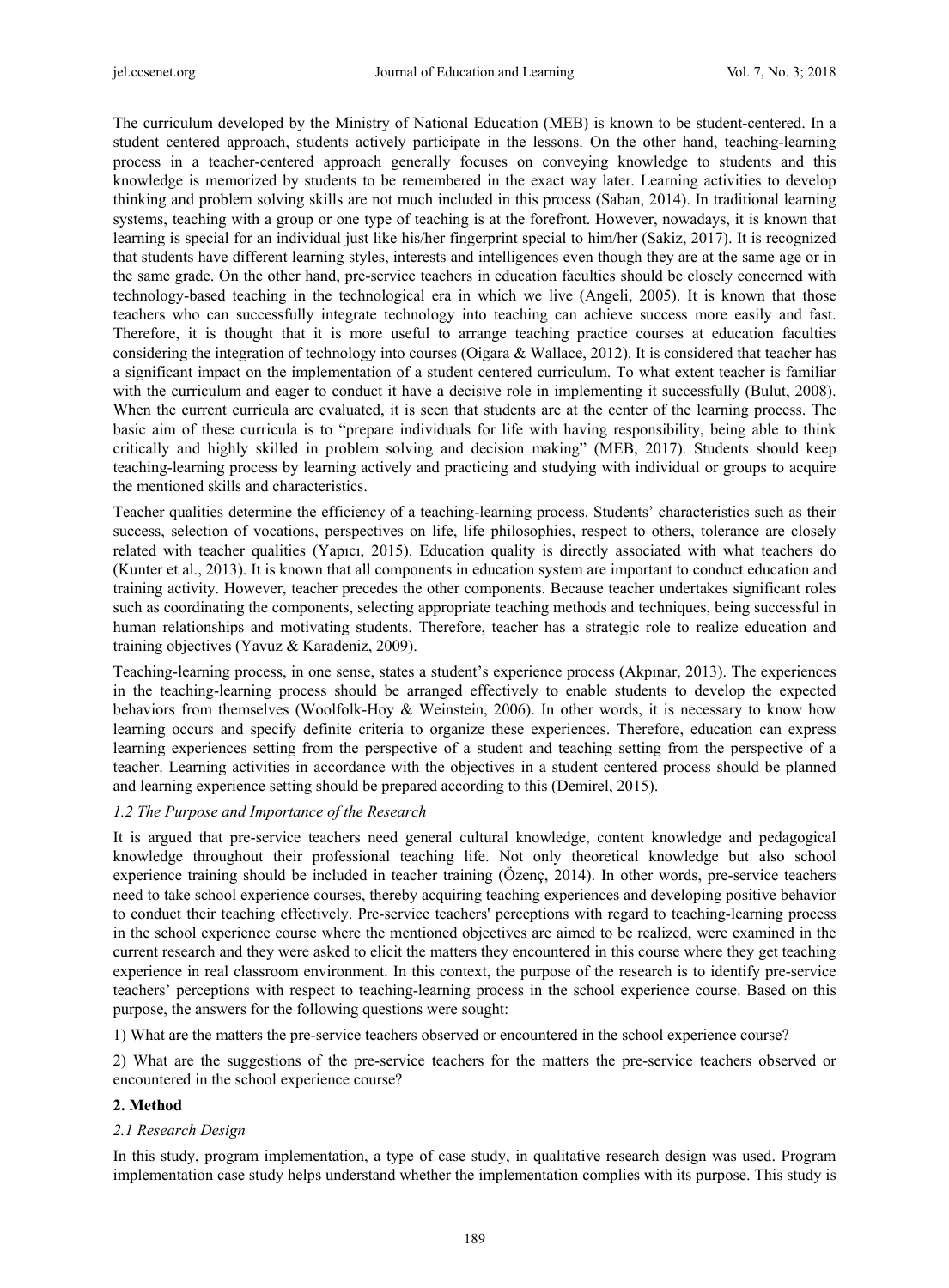useful when there is anxiety of teaching-learning process with regard to the implementation problems. Revealing the comprehensive and longitudinal changes in the implementation in time can provide a context to interpret the findings of the implementation variables. Case studies need to be conducted for a good program implementation. Necessary time should be allocated to obtain longitudinal and width data. Generally, more than one working setting or cases are required to answer the research questions (Davey, 1991). For this purpose, a program implementation case study was carried out to identify the pre-service teachers' perceptions for teaching-learning process. The data including their perceptions for the problems they observed or faced in the process and their suggestions to overcome these problems were obtained.

### *2.2 Study Group*

The study group of the research consists of the 48 pre-service teachers taking the school experience course in the context with Pedagogical Formation Training in 2014-2015 academic year. The study group was determined through purposive sampling method. Purposive sampling is a sampling approach which enables to study cases which are thought to have rich information thoroughly (Patton, 2002). The reasons to choose this sampling method are that the researcher knows the pre-service teachers and can reach them more easily. A researcher selects the participants into the sampling who are the most appropriate for the purpose of the research in purposive sampling method. In this regard, a part of the most appropriate population is included to study problem (Balcı, 2009).

### *2.3 Data Collection Instrument*

The data of the research were obtained from the semi-structured interview form that was created taking into account the experts' views (two associate professors and one assistant professor in the educational sciences) and reviewing the related literature in detail (Bağcıoğlu, 1997; Dursun & Kuzu, 2008; Özenoğlu Kiremit, 2013; Yüksel, 2017). The data collection instrument consists of two questions in the semi-structured interview form. There are some measures to ensure the validity of the interview form. One of these measures is participant confirmation. The participants were chosen on a volunteer basis and they were told that their identities would not be revealed to enable them to give honest responses to the questions. Yıldırım & Şimşek (2008) indicated that participants' voluntariness is important to render the validity and reliability of a research. Another measure for the validity of the interview form is that the data were collected by conversing the participants face to face thoroughly. The data were compiled from the pre-service teachers at the end of the school experience course. Besides, the fact that researcher analyses data elaborately and explains how to come conclusions is one of the important measures to enable validity in qualitative research (Yıldırım  $\&$  Simsek, 2008).

The validity of the interview form was ensured considering the experts' views. First, the tentative questions for the subject were prepared. The opinions of the three academic members working in the educational sciences department were taken to assess the questions. Based on their suggestions, the questions were revised. The data collection instrument was conducted by interviewing with the participants included in the sampling.

The process of data collection lasted 14 weeks corresponding to the school experience course. Informed consent to conduct the research was taken from the institutions whereby teachers were working. The school experience involved school observation by teachers, interviews with teachers and school managers, and recording data within standardized forms.

### *2.4 Data Analysis*

The pre-service teachers' perceptions for teaching-learning process were analyzed through inductive content analysis by two researchers. The coding was created based on the results while each researcher's findings were similar. Based on this similarity, meaningful parts were gathered during the coding process (Miles & Huberman, 1994; Şimşek & Yıldırım; 2008). Following the coding process, themes were formed and were indicated with frequency techniques in tables. The obtained data in the research were presented with descriptive approach and frequency values. Of the data, two themes and six sub-themes were attained. The Cohen Kappa values, which calculated the consensus among the data coders with regard to the sub-themes as follows: Teacher-related reasons .77; school-related reasons .85; other reasons .77: student-related reasons 86; suggestions for teachers .71 and suggestions for school administrators .83. According to Viera & Garrett (2005), the interpretation of the Kappa values indicate .01-.20 slight agreement; .21-40 fair agreement; .41-.60 moderate agreement; .61-.80 substantial agreement; and .81.-1.00 almost perfect agreement. Content analysis method was used to analyze the data. The treatments in content analysis involve gathering similar data under particular concepts and themes, and organize and interpret the data to enable readers to understand (Yıldırım & Şimşek, 2008).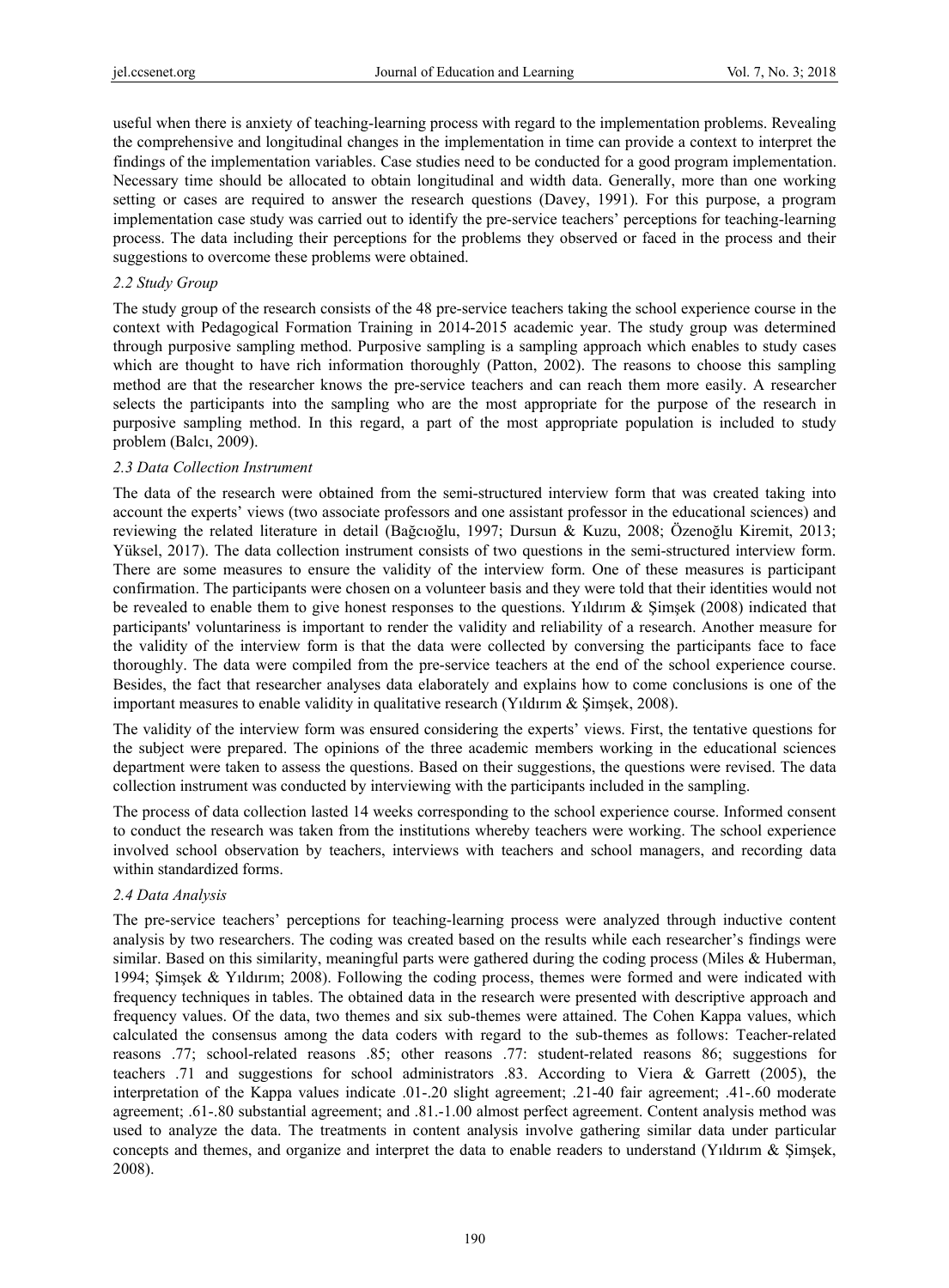## **3. Presentation of the Findings**

The obtained findings from the pre-service teachers' perceptions with regard to teaching-learning process were analyzed. They were presented in tables and evaluated. Coding was used when their perceptions were presented. The letters in the coding (PT) indicate the pre-service teacher and the number in the coding his/her order. The findings attained from the pre-service teachers' perceptions with regard to teaching-learning process were summarized in Table 1 and Table 2.

Table 1. The matters the pre-service teachers observed/encountered in teaching-learning process

| Theme           | Content                                                                                                              | N   |
|-----------------|----------------------------------------------------------------------------------------------------------------------|-----|
| Teacher-related | Teacher centered teaching (27), Student not motivated to his/her lesson (14), Teacher not competent in               | 138 |
| reasons         | pedagogical respect (14), Teacher follows one type of teaching (13), Miscommunication between teacher                |     |
|                 | and student in class $(12)$ , Not activity-based teaching $(11)$ , Excessive lessons and homework $(9)$ , Ignoring   |     |
|                 | individual differences (8), Ignoring learning levels (6), Not using time efficiently (6), Transmitting               |     |
|                 | intensive knowledge (6), Not having a democratic learning environment (5) Using insulting expressions                |     |
|                 | $(3)$ , Teacher comes to lesson unprepared $(2)$ , Teachers angry $(1)$ , Conducting unfair behavior $(1)$           |     |
| School-related  | Lack of material (13), Physical insufficiencies of school/classes (9), Not enabling students to gain                 | 40  |
| reasons         | responsibility (5), Not benefitting from technological equipments (5), Counseling services not serve their           |     |
|                 | $purpose(3)$ , Not developing higher order skills $(2)$ , not taking care of student's problems $(2)$ , Students not |     |
|                 | encouraged to read book (1)                                                                                          |     |
| Student-related | Classroom management problems (15), Negative dialogues between teacher and students (12), Students                   | 32  |
| reasons         | come to lesson unprepared (5), Overcrowded classes                                                                   |     |
| Other reasons   | (4), Curriculum taking into account a standard student profile (2), Socio-cultural differences in class (1),         | 9   |
|                 | Subjects elaborate and abundant $(1)$ , Student's values not being revealed $(1)$                                    |     |
| Total           |                                                                                                                      | 219 |

In Table 1, the matters the pre-service teachers determined with respect to teaching-learning process are enumerated as teacher-related reasons, school-related reasons, student-related reasons and other reasons. When the table is examined, it is seen that 138 out of 219 reasons are related with teacher. This result equals to 63% of the determined matters. In this category, the most stated matter is "teacher centered teaching".

PT14 coded pre-service teacher stated this problem as "A curriculum is not implemented based on the students' skills, interests and needs. Mostly, there is a traditional teaching approach. At the end of a subject matter, students are asked whether they understand it. If they do not understand it, it is briefly lectured". A similar perception expressed by PT38 coded pre-service teacher is that "Nowadays, teachers prefer either lecturing or using slights. Lecturing which descends from teacher centered training approach is, nowadays, used as a convenient method for almost all content".

Another emphasized matter in teaching-learning process is miscommunication and negative dialogues between teacher and student. The miscommunication and negative dialogues may cause unexpected student behaviors and unmotivated students. Concerning this matter, PT16 coded pre-service teacher stated that "Teachers fall behind the developments in science and technology. Student usually knows much more than his/her teacher and those students who are aware of this circumstance may be rude to their teacher and this creates tension".

PT25 coded pre-service teacher attributed the matters in teaching-learning process to teacher centered teaching, lack of material, physical insufficiencies of schools and teachers' not being competent in pedagogical respect indicating that "Our classrooms and schools in education and training process are extremely simple and insufficient. Our teachers are insufficient to use technology and material. Although student centered approach is embraced in the curriculum, teacher centered teaching, unfortunately, is applied".

There are pre-service teachers who regard "ignoring differences" as a matter. PT02 coded teacher remarked this matter as "Standard teaching is applied to those students who have learning disability or special considerations".

A similar perception was indicated by PT01 coded pre-service teacher that "Those students who are particularly unsuccessful, and have different interests and behavioral problems are not taken care of and they get isolated".

Another matter encountered in teaching-learning process is that teaching is conducted in standard classrooms. This matter is emphasized to hinder conducting different activities. To illustrate, PT06 coded pre-service teacher stated that "The same classroom is always used. Different activities are not carried out".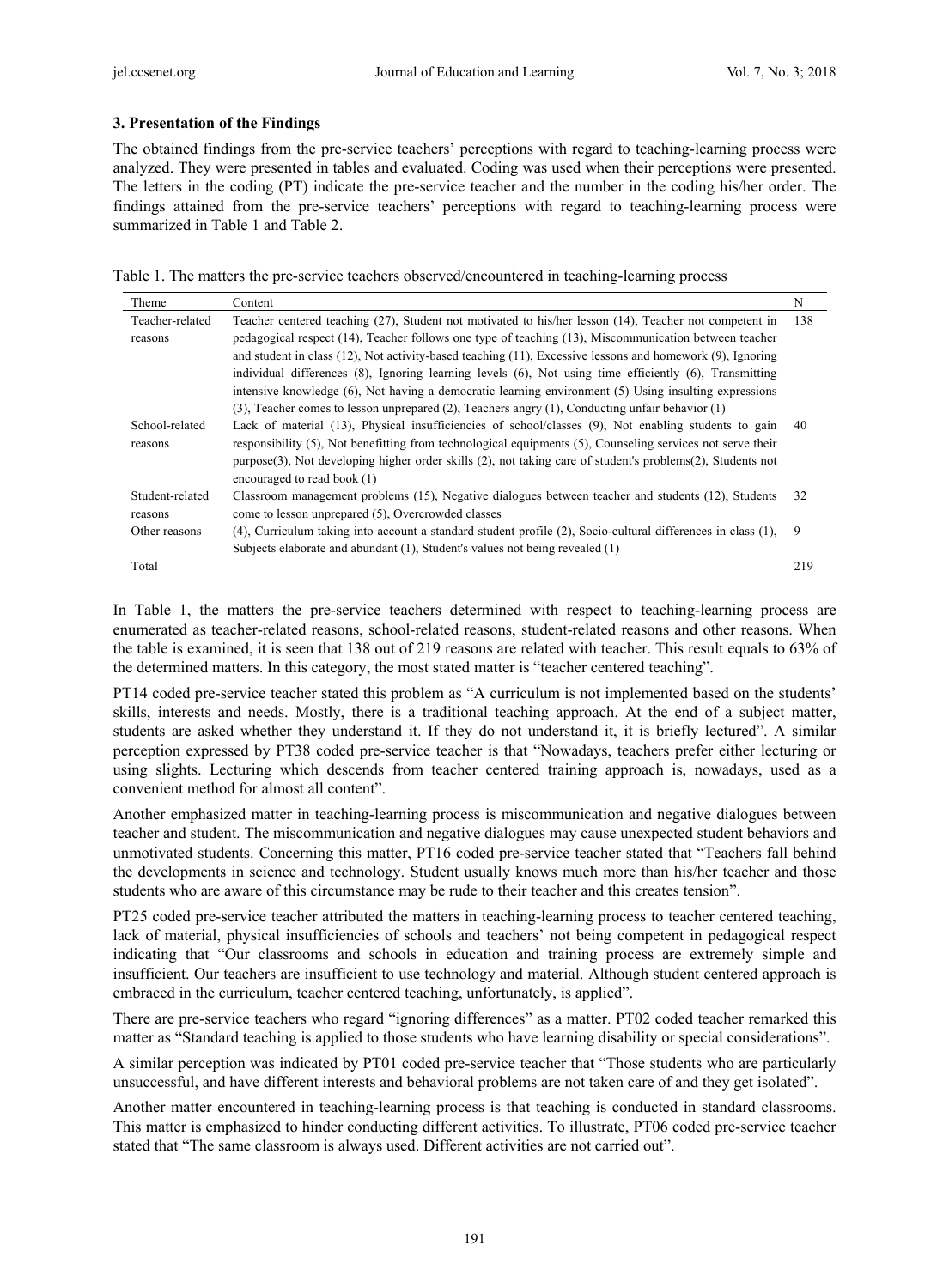PT37 coded pre-service teacher criticizes the curriculum and expresses that it standardizes the methods and techniques indicating that "The fact that the curriculum is standard standardizes the methods and techniques used in teaching-learning process". PT07 coded pre-service teacher regard "Over permissiveness provided to students in classes make it hard to manage and control classroom" as a matter.

The suggestions for the matters the pre-service teachers observed or encountered in teaching- learning process in the school experience course with regard to the second sub-problem were presented in Table 2.

Table 2. The suggestions for the matters the pre-service teachers observed or encountered in teaching-learning process

| Theme                                       | Content                                                                                                                                                                                                                                                                                                                                                                                                                                                                                                                                                                                                                                                                                                                                                                                                                                                                                                                                                                                                                                                                                                                                                                                                                                                                                                                                                                                                                                   | N   |
|---------------------------------------------|-------------------------------------------------------------------------------------------------------------------------------------------------------------------------------------------------------------------------------------------------------------------------------------------------------------------------------------------------------------------------------------------------------------------------------------------------------------------------------------------------------------------------------------------------------------------------------------------------------------------------------------------------------------------------------------------------------------------------------------------------------------------------------------------------------------------------------------------------------------------------------------------------------------------------------------------------------------------------------------------------------------------------------------------------------------------------------------------------------------------------------------------------------------------------------------------------------------------------------------------------------------------------------------------------------------------------------------------------------------------------------------------------------------------------------------------|-----|
| Suggestions for<br>teachers                 | Constructive approach should be taken into account (23), Student should be motivated to his/her lesson<br>$(22)$ , Active teaching methods and techniques should be used $(22)$ , Rote learning should be left $(15)$ ,<br>Teacher student communication should be open (13), Individual differences should be paid attention (13),<br>Activities should be determined according to students' interest, needs and abilities (10), Students'<br>readiness level should be paid attention (9), Benefitting from electronic devices in classes (Smart board,<br>projection etc.) (9), Teacher should associate the current lesson with the previous one (8), Learning by<br>practicing, how to access to knowledge should be taught $(8)$ . Different materials should be used $(8)$ ,<br>Indiscipline behaviors in classes should be prevented (6), Excessive homework should not be assigned (5),<br>Learning should be simplified (5), Cultural structure should be taken into account (4), Teacher should be<br>patient and tolerant (4), Teacher should come to lesson prepared (4), Students should be treated equally<br>(3), Democratic classroom environment should be created (3), Different places for teaching should be<br>preferred $(2)$ , Students should be acquired a sense of responsibility $(2)$ , Teacher should teach in the context<br>with his/her lesson plan (2), Student should be provided a sense of value (2) | 202 |
| Suggestions for<br>school<br>administrators | Physical infrastructure and equipment matters should be overcome (9), Curriculum should be introduced (5),<br>Students should care pre-service and in-service training (4), Student's learning should be guided (4), Parents<br>should be made contact $(4)$ , Artistic and sportive activities should be conducted $(1)$                                                                                                                                                                                                                                                                                                                                                                                                                                                                                                                                                                                                                                                                                                                                                                                                                                                                                                                                                                                                                                                                                                                 | 27  |
| Total                                       |                                                                                                                                                                                                                                                                                                                                                                                                                                                                                                                                                                                                                                                                                                                                                                                                                                                                                                                                                                                                                                                                                                                                                                                                                                                                                                                                                                                                                                           | 229 |

When Table 2 is examined, it is seen that 229 suggestions were developed for the matters in teaching-learning process. 202 out of 229 suggestions were put forward for teachers. This result equals to about 88% of the suggestions. Some of the suggestions developed by the pre-service teachers with regard to the matters encountered/observed in teaching-learning process were enumerated below. When the developed suggestions are considered, it is understood that pre-service teachers attach more importance to the suggestions involving student centered approach. In this regard, PT32 coded pre-service teacher stated that "Teachers still use behaviorist approach in teaching process. All teachers need to embrace constructive approach". A similar view was stated by PT16 coded pre-service teacher that "Material should be used in lesson, constant teaching in the same way should be avoided. Utilizing different and convenient techniques for each lesson or subject prevents students from getting bored, increases their attention level and minimizes classroom management problems". PT25 coded pre-service teacher emphasized that individual should be in the center of teaching-learning process indicating that "Conditions and medium should be arranged according to individual by placing him/her in the center of teaching-learning process".

PT37 coded pre-service teacher, who stressed out student centered approach in teaching-learning process and attracted attention to the concept empathy, expressed that "Teaching method and technique should be organized according to student and student should not be regarded as a memory which can be loaded knowledge with a teaching haste. Knowledge should be conveyed to student showing empathy and by the time student understands his/her subject thoroughly, another subject should not be taught".

Another suggestion developed for teaching-learning process is that teacher should pay attention to individual differences. In this regard, PT01 coded pre-service teacher developed such a suggestion: "Students' individual differences should be revealed". On the other hand, PT08 coded pre-service teacher emphasized the use of material in teaching-learning process: "Teacher should not use the same material in every lesson and using different materials will meet student's need and attract his/her attention".

### **4. Discussion**

This research tried to identify the matters the pre-service teachers observed/faced in teaching-learning process in the school experience course and the suggestions they presented to solve these matters. When the pre-service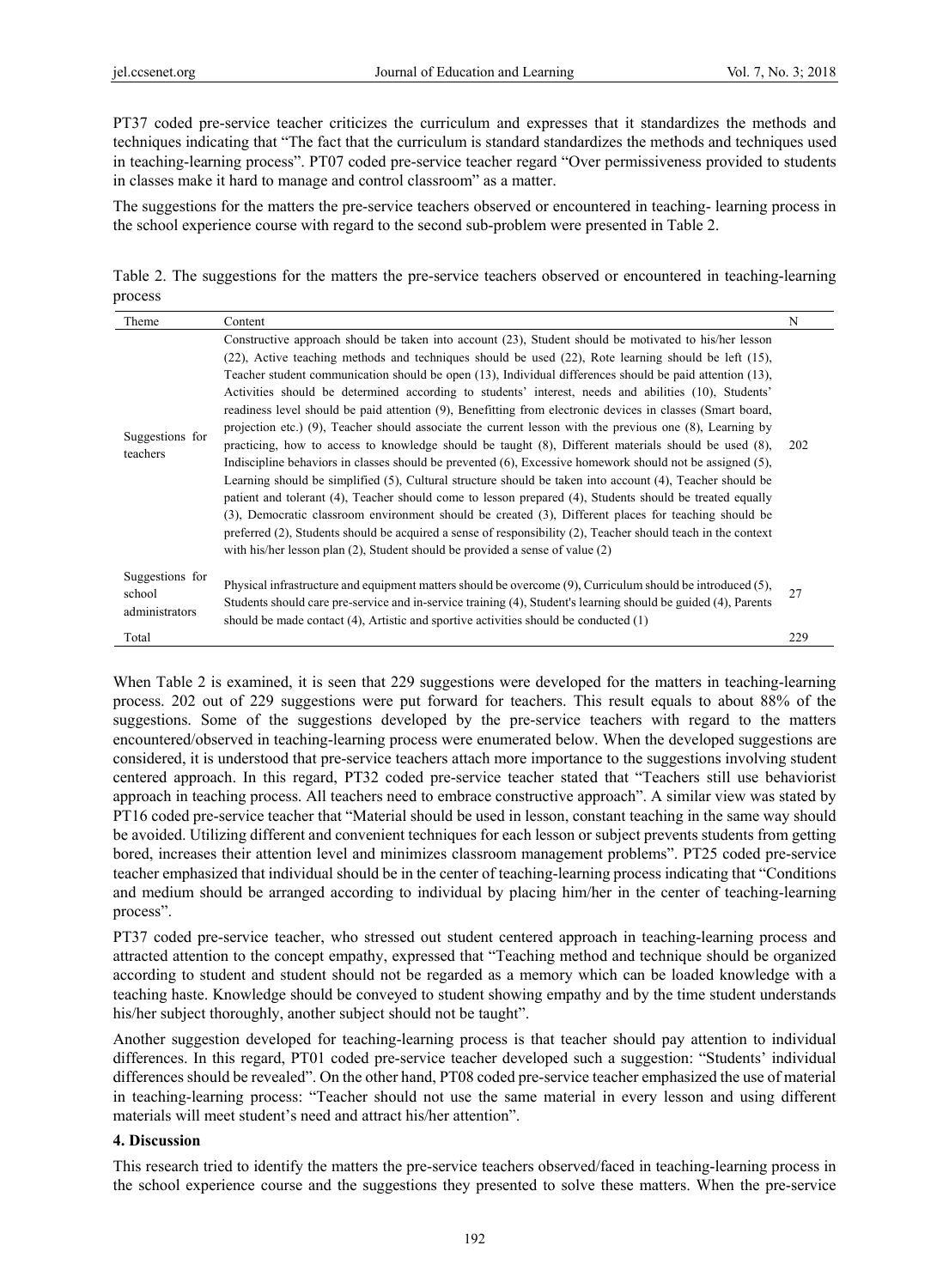teachers' perceptions are considered, it is seen that they observed or faced a number of matters and developed the suggestions for the matters.

In the context with the first purpose of the research, the matters the pre-service teachers observed/encountered in teaching-learning process were determined. In this regard, 219 matters were revealed. These matters were grouped under four themes such as "Teacher Related Reasons", "School Related Reasons", "Student Related Reasons" and "Other Reasons". In the general sense, it is seen that the matters mostly stem from teachers. It was indicated in the study conducted by Geçer & Özel (2012) that teachers largely use traditional teaching methods. Similar findings were obtained in other researches (Solmaz, 2007).

It is understood that more half of the matters pre-service teachers observed/encountered in teaching learning process are concerned with teachers. This result demonstrates the importance of teacher in teaching and learning (Kunter et al., 2013; Shaffer & Thomas-Brown, 2015). In the sub-theme of teacher related reasons, the matter predominantly originates from teacher centered teaching approach. This finding is supported with other research results. It was concluded in the study implemented by Akpınar & Gezer (2010) that teachers heavily use lecturing method and do not know sufficiently the prominent strategies and method-techniques used in new approaches in education. In the study conducted by Bulut (2008) it was revealed that the teachers' evaluations for the learning environment where the curriculum is applied with regard to student centered activities is at the "low" level.

Another issue in teaching-learning process is that teachers do not use materials sufficiently. One of the basic duties of a teacher is that he/she utilizes his/her opportunities efficiently and can prepare materials taking into account his/her students' needs (MEB, 2008). However, it was confirmed that pre-service teachers use teacher centered approaches instead of the student centered, activity based and material based teaching and teaching which aims to learn together by exploring in group studies (Eraslan, 2008). In the study conducted by Taşdere (2014) it was found out that teachers teach their subject matter depending on a single source in traditional way and students get knowledge from the source directly and are passive in the process. When the curricula developed based on the constructive approach is examined, students should be responsible for their own learning in teaching-learning process and strategies, method and techniques constantly should be used to make them active. There are other studies in the literature indicating that teachers mostly use teacher-centered methods in teaching-learning process (Baeten, Dochy, Struyven, Parmentier, & Vanderbruggen, 2016; Öztaş & Turan, 2009).

Teachers' incompetency in pedagogical respect is another observed matter. All teachers are actually known to have taken pedagogical training. However, such a view was put forward as this training might be at the theoretical level. There can be a number of reasons why this training is at the theoretical level. The most important reason could be teacher employment system because selection and placement exam for teachers and exam for teachers' employment are conducted through multiple-choice exams and the implementation dimension of pedagogical formation training is neglected.

Another matter articulated with regard to teacher related reasons is that teacher is insufficient in time management in teaching-learning process. Time management issue is concerned with planning. Planning or time management issue should be solved to attain the maximum efficiency in teaching-learning process (Sahito  $\&$ Vaisanen, 2017). According to Erden (2008), there is a relationship between the effective use of time and the acquisition of the aims. The effective use of time in class depends on well-planned of teaching process, arrangement of out of class activities and effective use of teaching-learning process. A teacher should be able to conveniently use teaching and learning period taking into account lesson chapters and guide his/her students to effectively utilize time in and out of class studies. Besides, he/she should be able to plan method, techniques, activities, lesson equipment and materials, assessment-evaluation techniques with his/her students (MEB, 2008).

It is remarkable to encounter the matter in which individual differences are disregarded or these differences are ignored. The fact that these differences are ignored is on the contrary with one of the principles of the constructive approach where individual differences should be considered in teaching-learning process. According to MEB (2008), teacher comes across students who have different needs, interests and skills. The teacher should know that students have the right to get education, which develop their capacity and increase their options. He/she should be able to consider this issue while planning teaching-learning process. However, in the study conducted by Özenoğlu Kiremit (2013), it was found out that individual differences are not regarded in the teaching-learning process. According to Güven & Sözer (2007), individual differences taking place in teaching-learning process is an expected case. Nevertheless, it generally constitutes a major problem for teachers to deal with these differences flexibly (Dijkstra, Walraven, Mooij, & Kirschner, 2016). This result inhibits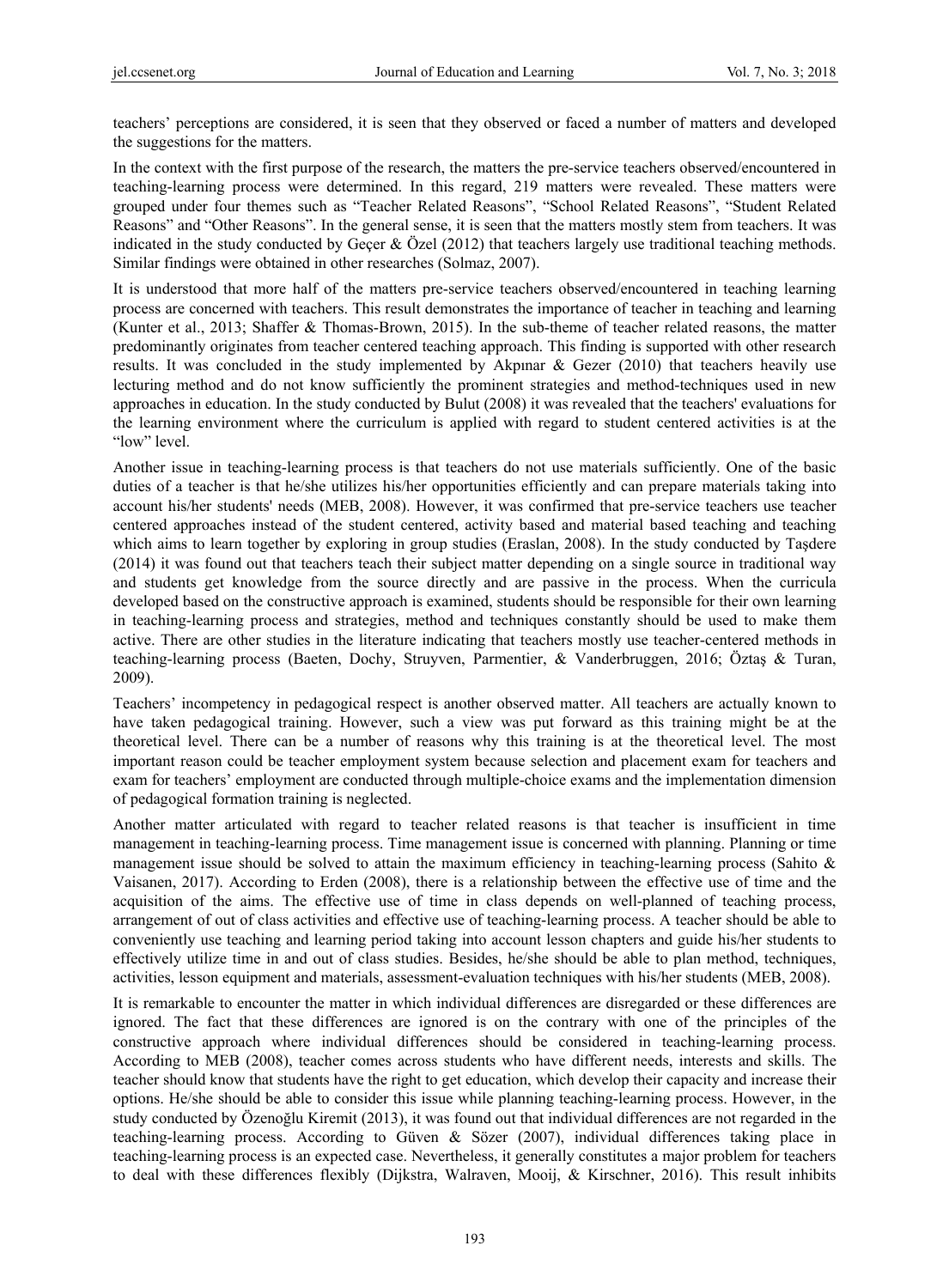students' participation into lesson to a large extent and makes them passive in lesson. When individual differences and understanding in the current curriculum are taken into account, student centered strategy, method and techniques should be used in teaching-learning process.

In the context with "School Related Reasons" sub-theme, it is seen that pre-service teachers mention about lack of material and physical insufficiencies of schools and classes. The results of the research support these findings. To illustrate, Vatanartıran & Eren (2014) revealed that schools are insufficient with regard to physical equipment. A similar finding is presented in the study by Akbaba & Turhan (2016) and Al Azri & Al-Rashdi (2014). Lack of materials at schools matter can be regarded as a result of teacher centered teaching. The fact that teachers teach at theoretical level may cause pre-service teachers to articulate such a view. Because it is known that the schools included in the research are in the scope of the project "Movement of Enhancing Opportunities and Improving Technology" (FATIH) and they are, at least, equipped with the materials at basic level. Which means that with the FATIH project, the equipment for the school is provided.

Undisciplined behaviors in classes and negative dialogues between teacher and students were perceived as matters by pre-service teachers. The results of the research revealed that undisciplined behaviors cause problems in teaching-learning process (Charles, 2014; Özdaş & Akpinar, 2016; Çetin, 2013).

In the second purpose of the research, the pre-service teachers' solution recommendations were tackled. In this regard, 229 suggestions were developed. The suggestions were generated under the themes such as suggestions for teachers and school administrators. 202 out of 229 suggestions were related with teachers. Pre-service teachers' suggestions for teaching and learning process as follows: student centered approach should be in the center; active learning method and techniques should be used; student should be motivated to lesson; individual differences should be paid attention.

The pre-service teachers involved in the current research had student centered teaching experiences in the courses, namely Principles and Methods of Instruction, Methods of Teaching for One's Subject Domain, and Instructional Technologies and Material Development. Therefore, they might show more awareness of student centered approaches in the school experience course. The developed suggestions can be originated from the discussions occurred in the theoretical based courses and strategy, method and techniques experienced in the above-mentioned courses.

When an overall evaluation for the whole suggestions is conducted, it can be stated that the pre-service teachers, in fact, define an ideal type of a teacher and a learning environment in the current conditions. It is understood that the suggestions are appropriate for the curriculum. In fact, it is seen that similar expressions appear in the curriculum developed in 2005 and in the completed revision of the curriculum in 2017. For instance, teachers are expected not to be dependent on a single teaching approach, pay attention to individual differences, benefit from a variety of teaching strategy, method and techniques and utilize several teaching strategies to develop students' interests and skills (MEB, 2017).

### **5. Recommendations**

Findings of this research have some implications for theory and practice in the field of teacher training and practices. First, teachers need to be equipped with skills that focus on student-centered practices and consider their psychosocial aspects. In addition, in line with the curricula designed by the Ministry of National Education, teachers should be provided with opportunities to practice their knowledge regarding teaching and learning processes. In order to achieve this, the curricula should include content related to teacher-centered approaches, strategies, methods and techniques. To add, these theoretical processes should be practiced in schools with appropriate modeling within the teacher preparation programs and departments in faculties of education. Good practices at the local and national level that illustrate sample teacher and learning practices should be shared with teachers' community. Therefore, student-centered approaches can circulate among more teachers and achieve a higher impact level.

## **References**

Akbaba, A., & ve Turhan, M. (2016). İlköğretim okul binalarının fiziksel sorunlarına ilişkin öğretmen görüşlerinin incelenmesi (Van il örneği)". *KTÜ Sosyal Bilimler Enstitüsü Sosyal Bilimler Dergisi, 6*(12), 341-357.

Akpınar, B. (2013). *Eğitimde program geliştirme*. Ankara: Data Yayınları.

Akpınar, B., & ve Gezer, B. (2010). Öğrenen merkezli yeni eğitim yaklaşımlarının öğrenme-öğretme sürecine yansımaları. *Dicle Üniversitesi Ziya Gökalp Eğitim Fakültesi Dergisi, 14*(2010), 1-12.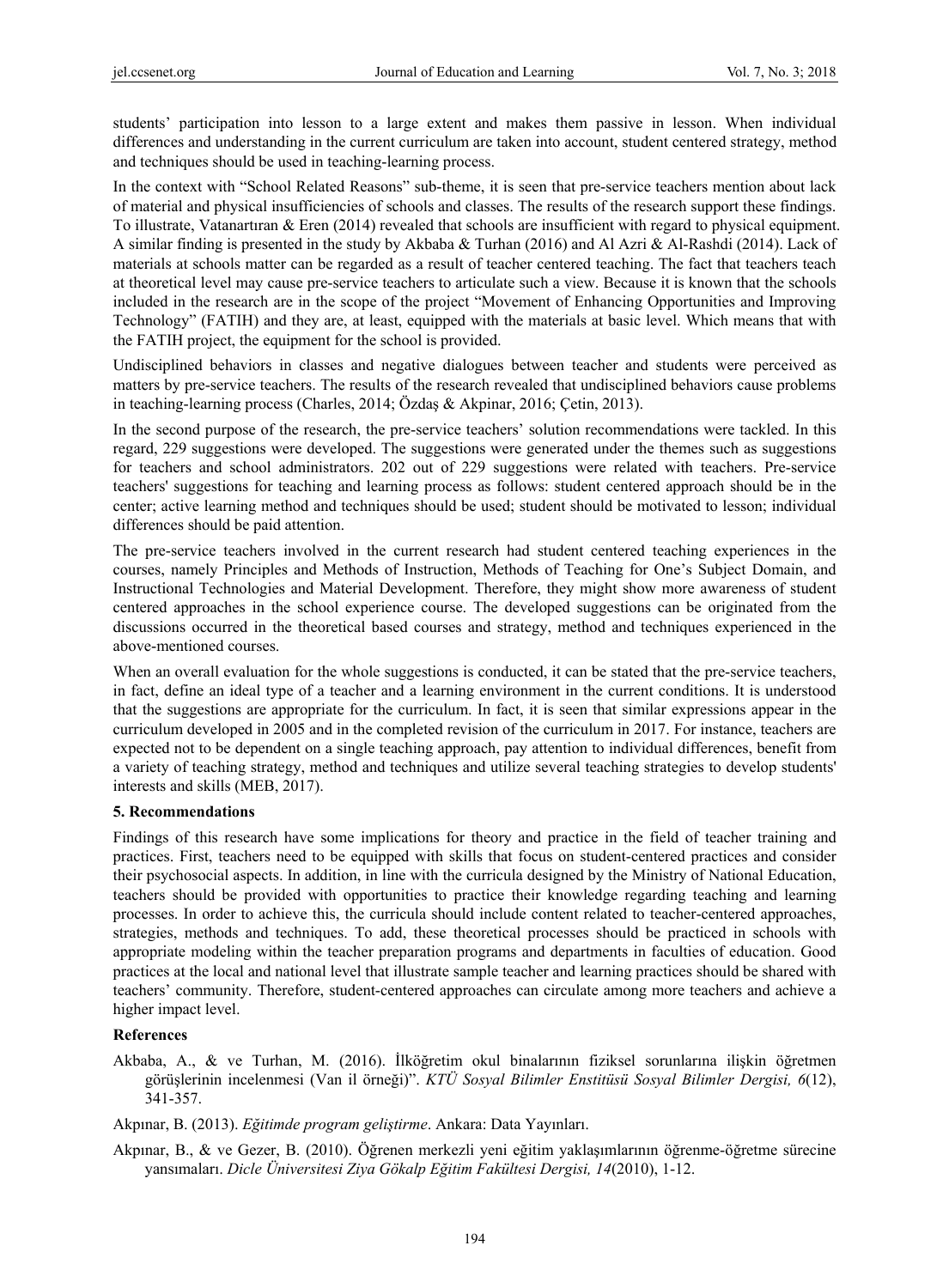- Al Azri, R. H., & Al-Rashdi, M. H. (2014). The effect of using authentic materials in teaching. *International Journal of Scientific & Technology Research, 3*(10), 249-254.
- Angeli, C. (2005). Transforming a teacher education method course through technology: Effects on preservice teachers' technology competency. *Computers & Education, 45*(4), 383-398. https://doi.org/10.1016/j.compedu.2004.06.002
- Arends, R. (2014). *Learning to Teach*. New York: McGraw-Hill Higher Education.
- Baeten, M., Dochy, F., Struyven, K., Parmentier, E., & Vanderbruggen, A. (2016). Student-centred learning environments: an investigation into student teachers' instructional preferences and approaches to learning. *Learning Environments Research, 19*(1), 43-62. https://doi.org/10.1007/s10984-015-9190-5
- Bağcıoğlu, G. (1997). *Genel, mesleki ve teknik eğitim fakültelerindeki öğretmenlik uygulaması dersine ilişkin öğretim elemanı ve öğrenci görüşleri* (Unpublished Master's diss). Hacettepe Üniversitesi, Ankara.
- Balcı, A. (2009). *Sosyal bilimlerde araştırma.* Ankara: Pegem Akademi.
- Bulut, İ. (2008). Yeni ilköğretim programlarında öngörülen öğrenci merkezli uygulamalara ilişkin öğretmen görüşleri (Diyarbakır ili örneği). *Kuram ve Uygulamada Eğitim Yönetimi, 56*(2008), 521-546.
- Charles, C. M. (2014). *Building classroom discipline* (11th ed.). Upper Saddle River, New Jersey: Pearson Education.
- Cydis, S. (2014). Fostering competencies in future teachers: A competency-based approach to teacher education. *Creative Education, 5*(13), 1148-1159. https://doi.org/10.4236/ce.2014.513130
- Çetin, B. (2013). Sınıfta istenmeyen öğrenci davranışlarıyla ilgili sınıf öğretmenlerinin karşılaştıkları sorunlar ve çözüm önerileri. *Ahi Evran Üniversitesi Kırşehir Eğitim Fakültesi Dergisi, 14*(1), 255-269.
- Davey, L. (1991). The application of case study evaluations. Practical Assessment. *Research & Evaluation, 2*(9), 1-2.
- Demirel, Ö. (2015). *Eğitimde program geliştirme.* Ankara: Pegem Akademi.
- Dijkstra, E. M., Walraven, A., Mooij, T., & Kirschner, P. A. (2016). Improving kindergarten teachers' differentiation practices to better anticipate student differences. *Educational Studies, 42*(4), 357-377. https://doi.org/10.1080/03055698.2016.1195719
- Dursun, Ö. Ö., & ve Kuzu, A. (2008). Öğretmenlik uygulaması dersinde yaşanan sorunlara yönelik öğretmen adayı ve öğretim elemanı görüşleri. *Selçuk Üniversitesi Ahmet Keleşoğlu Eğitim Fakültesi Dergisi*, *25*(2008), 159-178.
- Eraslan, A. (2008). Fakülte-okul işbirliği programı: Matematik öğretmeni adaylarının okul uygulama dersi üzerine görüşleri. *Hacettepe Üniversitesi Eğitim Fakültesi Dergisi, 34*(34), 95-105.
- Erden, M. (2008). *Sınıf yönetimi.* Ankara: Arkadaş yayınevi.
- Erdoğan, İ. (2009). *Eğitime dair.* Ankara: Pegem Akademi.
- Geçer, A., & Özer, R. (2012). İlköğretim fen ve teknoloji dersi öğretmenlerinin öğrenme-öğretme sürecinde yaşadıkları sorunlar. *Kuram ve Uygulamada Eğitim Bilimleri*, *12*(3), 1-26.
- Güven, B., & ve Sözer, M. A. (2007). Öğretmen adaylarının öğretimin bireyselleştirmesine ilişkin görüşleri. *Hacettepe Üniversitesi Eğitim Fakültesi Dergisi, 32*(2007), 89-99.
- Kunter, M., Klusmann, U., Baumert, J., Richter, D., Voss, T., & Hachfeld, A. (2013). Professional competence of teachers: Effects on instructional quality and student development. *Journal of Educational Psychology, 105*(3), 805-820. http://dx.doi.org/10.1037/a0032583
- Miles, M. B., & Huberman, A. M. (1994). *Qualitative data analysis: An expanded sourcebook.* Thousand Oaks, CA: Sage.
- Ministry of National Education. (2008). *Öğretmen yeterlilikleri öğretmenlik mesleği genel ve özel yeterlilikleri.*  Ankara: Devlet Kitapları Müdürlüğü.
- Ministry of National Education. (2017). *Ortaöğretim türk dili ve edebiyati dersi öğretim programı.* Retrieved from http://mufredat.meb.gov.tr/ProgramDetay.aspx?PID=208
- Oigara, J. N., & Wallace, N. (2012). Modeling, training, and mentoring teacher candidates to use smart board technology. *Issues in Informing Science and Information Technology*, *9*(12), 297-315. https://doi.org/10.28945/1623